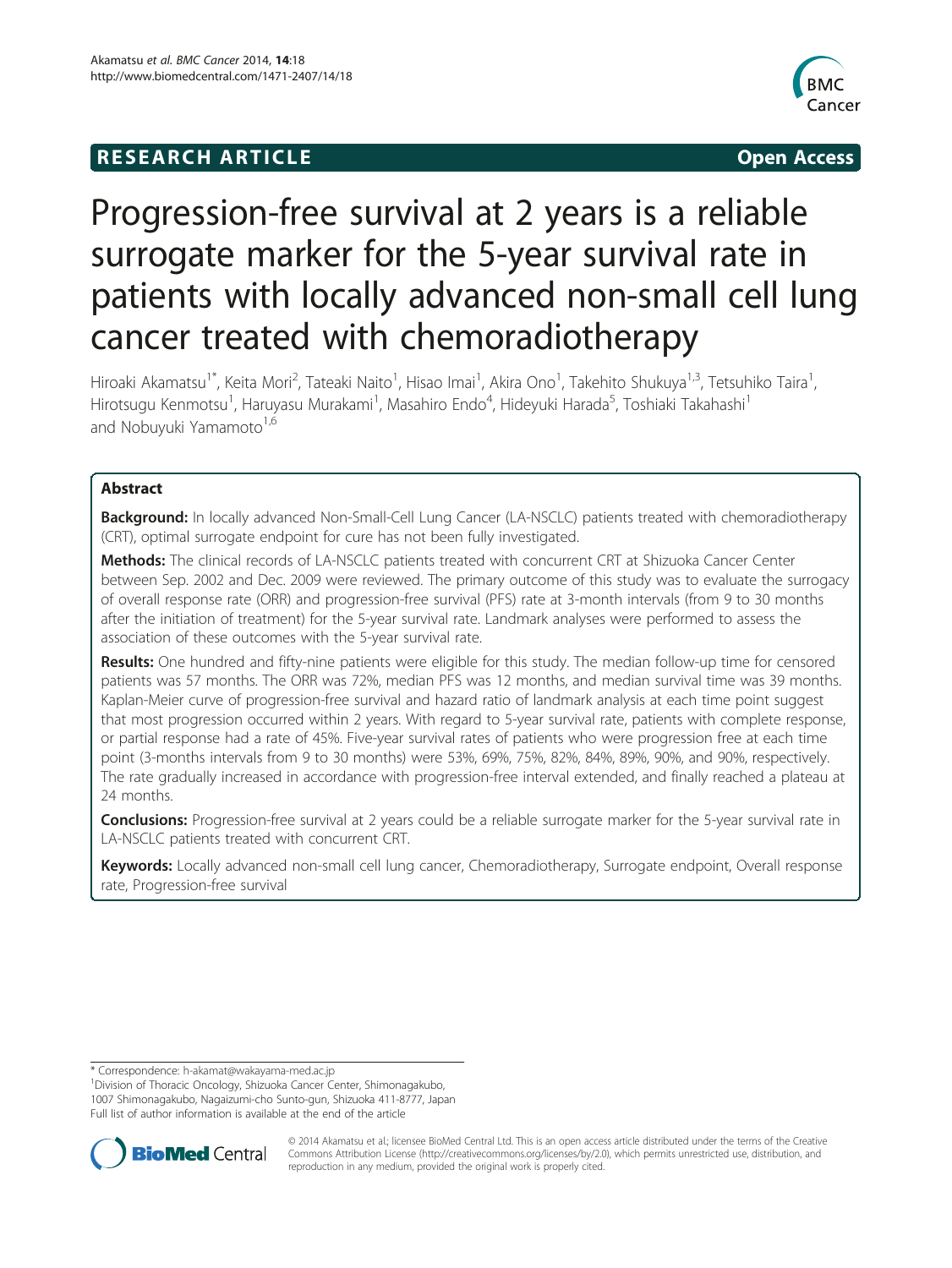# Background

Lung cancer is the most common type of cancer, both worldwide and in Japan [\[1](#page-4-0)]. Non-small cell lung cancer (NSCLC) accounts for 80-85% of lung cancer cases, and approximately 30% of patients have unresectable, locally advanced disease at diagnosis [\[2\]](#page-4-0). In the 1990's, radiotherapy alone was recognized as the standard treatment, but its efficacy was insufficient [\[3\]](#page-4-0). Sause et al., reported that adding chemotherapy to radiotherapy brought further survival benefit [\[4](#page-4-0)]. A recent meta-analysis concluded that concurrent chemoradiotherapy (CRT) is state-of-the art treatment in this population [\[5,6\]](#page-4-0).

The goal of CRT in locally advanced NSCLC (LA-NSCLC) is to cure. In the early period of treatment, tumor shrinkage is an indicator of efficacy. Although concurrent CRT provides a high rate of tumor response (60–70%), we should take into account that it does not always mean cure. Recent phase III trials of concurrent CRT reported that two-thirds of patients who experienced complete, or partial response eventually relapsed [\[7,8](#page-4-0)]. Another indicator of efficacy is progression-free survival (PFS). The Kaplan-Meier curves of PFS in LA-NSCLC showed the "infant mortality" type. This means that most progression occurred in the first 2 to 3 years. Therefore, we speculate that PFS rate at 2 years could be another candidate surrogate for cure.

Overall survival (OS) is the gold standard endpoint in phase III trials. However, it requires long-term followup, and a large number of patients. Overall response rate (ORR), median PFS, and PFS rate at specific time points were commonly adopted primary endpoints in phase II trials. However, their surrogacy for cure has not been fully investigated. The aim of this study is to search for the optimal surrogate marker of the 5-year survival rate in patients with LA-NSCLC treated with CRT.

# Methods

# Patient selection and treatment methods

We collected the clinical records of LA-NSCLC patients treated with concurrent CRT at Shizuoka Cancer Center between Sep. 2002 and Dec. 2009. The eligibility criteria of this study was as follows: (1) histologically or cytologically proven NSCLC; (2) chemoradiotherapy naïve; (3) age < 75 years; (4) Eastern Cooperative Oncology Group Performance Status (ECOG PS) of 0 to 2; and (5) treated with curative thoracic radiotherapy over 50Gy concurrent with platinum doublet chemotherapy.

Treatment comprised concurrent CRT and subsequent consolidation chemotherapy. Chemotherapy regimen was selected at investigator's discretion. The doses and schedules were in accordance with the published reports [[7,9-12](#page-4-0)]. All patients were treated with a linear accelerator photon beam of 4 MV or more. The primary tumor and involved nodal disease were to receive at least 60 Gy in 2-Gy fractions over 6 weeks. Our radiation technique was based on elective nodal irradiation. The radiation fields contained the primary tumor, ipsilateral hilum, and mediastinal nodal areas from the paratracheal to subcarinal lymph nodes. The contralateral hilum was not included, and the supraclavicular areas were not routinely treated.

### Assessment of outcomes and statistical analysis

Tumor response was classified in accordance with the Response Evaluation Criteria for Solid Tumors (RECIST), ver. 1.1. In almost all patients, tumor response was assessed every 2 courses of chemotherapy. After the treatment period, chest computed tomography (CT) was done every 2 to 3 months during the first year and at 3 to 6 month intervals thereafter. Positron emission tomography (PET) or PET-computed tomography (PET-CT) using 2-[18 F]-fluoro-2-deoxy-D-glucose (18 F-FDG) was performed at 6 to 12 month intervals if available. Magnetic resonance imaging (MRI) of the brain was performed only when clinical signs and symptoms suspicious for brain involvement were present. PFS was assessed from the first day of treatment with CRT to the earliest signs of disease progression as determined by CT or MRI imaging using RECIST criteria, or death from any cause.

The primary outcome of this study was to evaluate the surrogacy of ORR and PFS rate at 3-month intervals (from 9 to 24 months after the initiation of treatment) for the 5-year survival rate. Landmark analyses were performed to assess the association of these outcomes with the 5-year survival rate.

A p value of < 0.05 indicated statistical significance. The Kaplan-Meier method was used to estimate survival as a function of time. All the analyses were performed using JMP ver. 7 (SAS Institute Inc, USA) or R ver. 2. 15. 1. This retrospective analysis was approved by the institutional review board of Shizuoka Cancer Center.

# Results

A total of 159 consecutive patients were enrolled in this retrospective study. Baseline characteristics of the patients are summarized in Table [1](#page-2-0). Median age was 64 years, 79% of patients were male, 75% were heavy smokers, 56% had an ECOG PS of 0, 53% had adenocarcinoma, and 54% were stage IIIB. Treatment characteristics are shown in Table [2](#page-2-0). The most common regimens were carboplatin (CBDCA) plus paclitaxel, and cisplatin (CDDP) plus S-1 (46 patients each), and the third most frequent regimen was CDDP plus vinorelbine (VNR) (41 patients). The median radiation dose was 60 Gy (range, 52–74). The median follow-up time for censored patients was 57 months. At the time of analysis, 89 patients (56%) had died and 114 patients (72%) showed disease progression.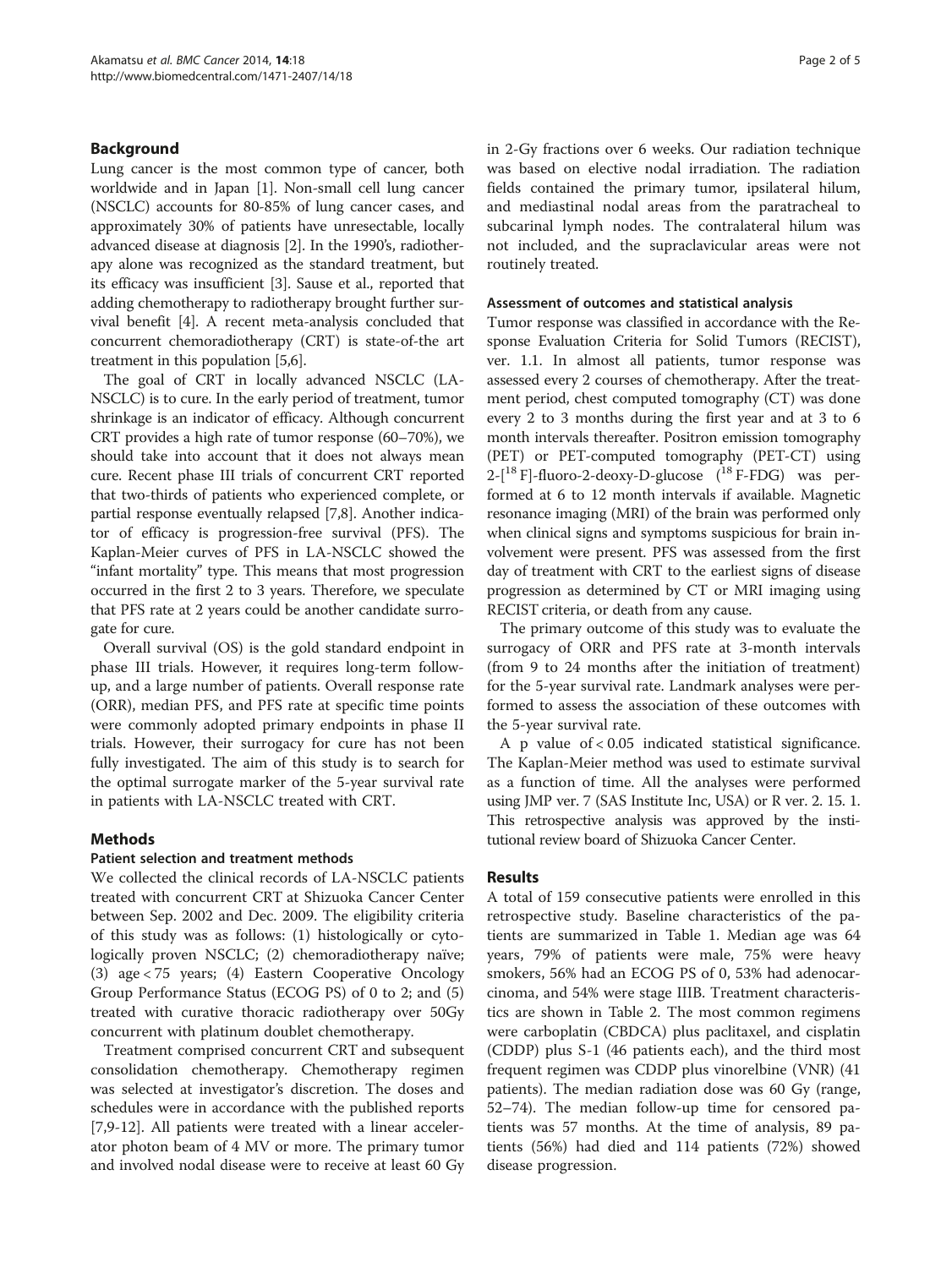<span id="page-2-0"></span>

| <b>Table 1 Baseline characteristics</b> |  |
|-----------------------------------------|--|
|-----------------------------------------|--|

| <b>Characteristic</b><br>$N = 159$ |                |      |
|------------------------------------|----------------|------|
| Age-year                           |                |      |
| Median                             | 64             |      |
| Range                              | 40-75          |      |
| Sex-no. (%)                        |                |      |
| Male                               | 126            | (79) |
| Female                             | 33             | (21) |
| Smoking status                     |                |      |
| Non or light smoker                | 25             | (16) |
| Heavy smoker                       | 119            | (75) |
| Unknown                            | 15             | (9)  |
| ECOG performance status-no. (%)    |                |      |
| 0                                  | 90             | (57) |
| 1                                  | 67             | (42) |
| $\overline{2}$                     | $\overline{2}$ | (1)  |
| Histology-no. (%)                  |                |      |
| ad                                 | 84             | (53) |
| sq                                 | 54             | (34) |
| Other                              | 21             | (13) |
| Clinical stage-no. (%)             |                |      |
| <b>IIIA</b>                        | 86             | (54) |
| <b>IIIB</b>                        | 73             | (46) |

Abbreviations: ECOG Eastern Cooperative Oncology Group, ad adenocarcinoma, sq squamous cell carcinoma.

Complete response was observed in 6 patients, and 107 patients had partial response. Then, ORR was 72% (95% confidence interval [CI]: 65–78). Figure 1 shows Kaplan-Meier curves of PFS and OS. Median PFS was 12 months (95% CI: 10–14), and median OS was 39 months (95% CI: 30–46). Among 110 first relapse sites, 29 were loco-regional, 66 were distant, and 15 were

|  | <b>Table 2 Treatment characteristics</b> |
|--|------------------------------------------|
|--|------------------------------------------|

| <b>Treatment</b>            | $N = 159$ |      |  |
|-----------------------------|-----------|------|--|
| Chemothrapy regimen-no. (%) |           |      |  |
| $CBOCA + PTX$               | 46        | (29) |  |
| $CDDP + S-1$                | 46        | (29) |  |
| $CDDP + VNR$                | 41        | (26) |  |
| <b>MVP</b>                  | 14        | (9)  |  |
| $CBOCA + CPT-11$            | 5         | (3)  |  |
| $CDDP + VP-16$              | 4         | (2)  |  |
| $CDDP + VNR + DF-766$       | 3         | (2)  |  |
| RT dose-Gy                  |           |      |  |
| Median                      | 60        |      |  |
| Range                       | 52-74     |      |  |

Abbreviations: CBDCA carboplatin, PTX paclitaxel, CDDP cisplatin, VNR vinorelbine, MVP mitomycin, vindesine, and cisplatin, CPT-11 irinotecan, VP-16 etoposide, RT radiation therapy.



both. Of 114 relapsed patients, 89 (78%) received subsequent chemotherapy, and 58 (51%) received third line chemotherapy. Six patients had epidermal growth factor receptor (EGFR) mutation, and they all were treated with gefitinib in a subsequent line. Six other patients demonstrated durable progression-free intervals  $(≥ 6$  months) with EGFR-tyrosine kinase inhibitors, but their EGFR mutation status could not be assessed for lack of a sufficient specimen.

One hundred and forty-eight, 138, 121, 106, 101, 93, 87, and 79 patients who were alive at 9, 12, 15, 18, 21, 24, 27, and 30 months were included in the respective landmark analysis. The hazard ratio (HR) of patients who achieved progression-free to those who progressed at each landmark analysis is described in Figure 2. HR gradually decreased in accordance with progression-free interval extended, and reached the lowest level at 24

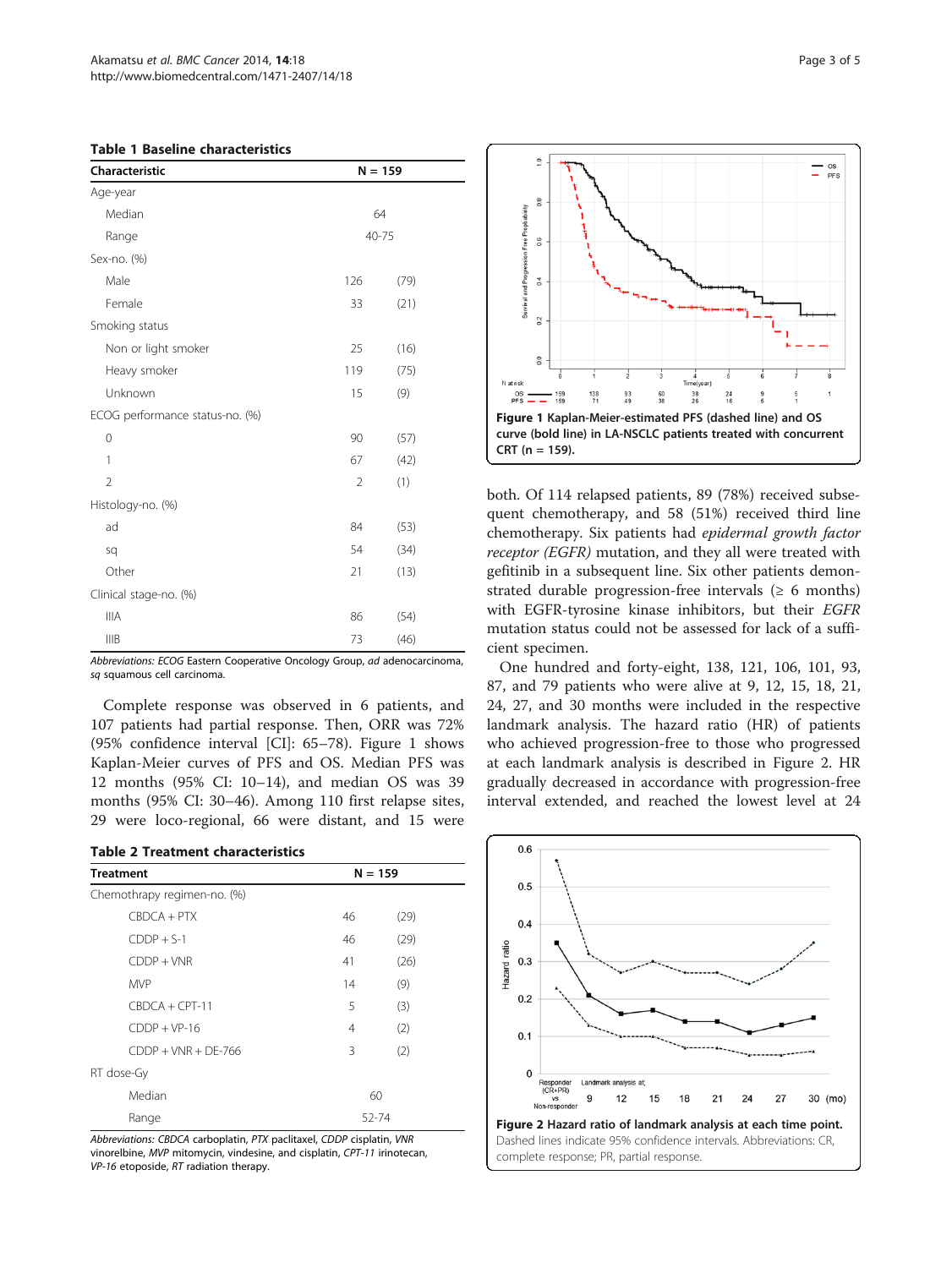months (0.11; 95% CI: 0.05-0.24). Figures [1](#page-2-0) and [2](#page-2-0) suggest that an observational period of about 24 months is sufficient to detect almost all recurrences.

Next, we examined the 5-year survival rates of patients who achieved response or progression-free at each time point. Among patients with complete response, or partial response, the 5-year survival rate was 45% (95% CI: 35–55) (Figure 3). The 5-year survival rates of patients who were progression free at each time point (3-months intervals from 9 to 30 months) were 53% (95% CI: 42– 64), 69% (95% CI: 57–79), 75% (95% CI: 62–84), 82% (95% CI: 68–90), 84% (95% CI: 70–91), 89% (95% CI: 76–95), 90% (95% CI: 77–96), and 90% (95% CI: 77–96), respectively. The rate gradually increased in accordance with progression-free interval extended, and finally reached a plateau at 24 months. Patients who maintained progression-free intervals longer than 24 months had a 5-year survival rate of about 90%.

# **Discussion**

In this study, 159 LA-NSCLC patients treated with concurrent CRT were analyzed to evaluate the surrogacy of ORR and PFS rate at 3-month intervals for the 5-year survival rate. Kaplan-Meier curve of progression-free survival (Figure [1](#page-2-0)) and HR of landmark analysis at each time point (Figure [2\)](#page-2-0) suggest that most of progression occurred in the first 2 years. Patients who maintained progression-free intervals longer than 2 years had a 5 year survival rate of approximately 90%, and the rate did not increase thereafter (Figure 3).

Although ORR could be assessed in the early period of CRT, its surrogacy for the 5-year survival rate has not been fully evaluated. McAleer et al., did a combined analysis of two RTOG studies with CRT [[13\]](#page-4-0). They reported that response to induction chemotherapy was a possible predictor of long survival ( $p = 0.06$ ). Kim et al., also reported that responders demonstrated 5-fold long term survival compared with non-responders among LA-



NSCLC patients treated with CRT [[14\]](#page-4-0). However, in McAleer's report, Kaplan-Meier curves of OS revealed that 90% of responders died within 4 years. Furthermore, Kim's report was premature because the median followup time was only 489 days. Our analysis, with a longer follow up period, demonstrated that the ORR was not a favorable surrogate marker for the 5-year survival rate.

With regard to median PFS, Mauguen et al., conducted a meta-analysis of LA-NSCLC. They found a very good correlation between median PFS and OS both at the individual level and trial level ( $\rho^2$  range; 0.77-0.85, R2 range; 0.89-0.97, respectively) [\[15](#page-4-0)]. However, it is worth noting that their analysis contained relatively old trials. The median survival time of 15 months reported by Mauguen et al. was much shorter than that in a recent phase III trial, which reported a median survival time of 29 months [\[16\]](#page-4-0). This prolongation of survival may account for the development of post progression therapy, as the median PFS did not differ between the 2 reports. This might be a cause for concern about the relationship between median PFS and OS. In fact, our analysis showed that the 5-year survival rates in patients who were disease free at 9–12 months were only 53- 69%. The rate gradually increased in accordance with progression-free interval extended, and reached a plateau at 90% after 24 months. This suggests that longer progression-free period, not median PFS, is required to identify cured patients.

The present study has several limitations. First, this study contained various chemotherapy regimens, and the timing of evaluatton depended on investigators because this was a retrospective study. Second, efficacy results were slightly better than previous reports. In our analysis, about 70% of patients were screened with PET (or PET-CT) at diagnosis, and 3-dimensional conformal radiation therapy was adopted in all cases. These contributed to accurate staging, and proper radiation therapy. In addition, the proportion of patients who received post progression therapy was very high (approximately 80%).

#### Conclusion

Our study suggests that PFS at 2 years could be a reliable surrogate endpoint for 5-year survival rate in LA-NSCLC patients treated with concurrent CRT. Further analysis is warranted using prospective datasets.

#### Competing interest

The authors declare that they have no competing interests.

#### Authors' contributions

HA contributed to the drafting of this manuscript and data collection, and KM, and TN contributed to the study design and statistical analysis. HI, TS, TT, HK, HM, ME, HH, TT, and NY contributed to analysis of the data and interpretation of the findings. All authors have read and approved of the submission of the final manuscript.